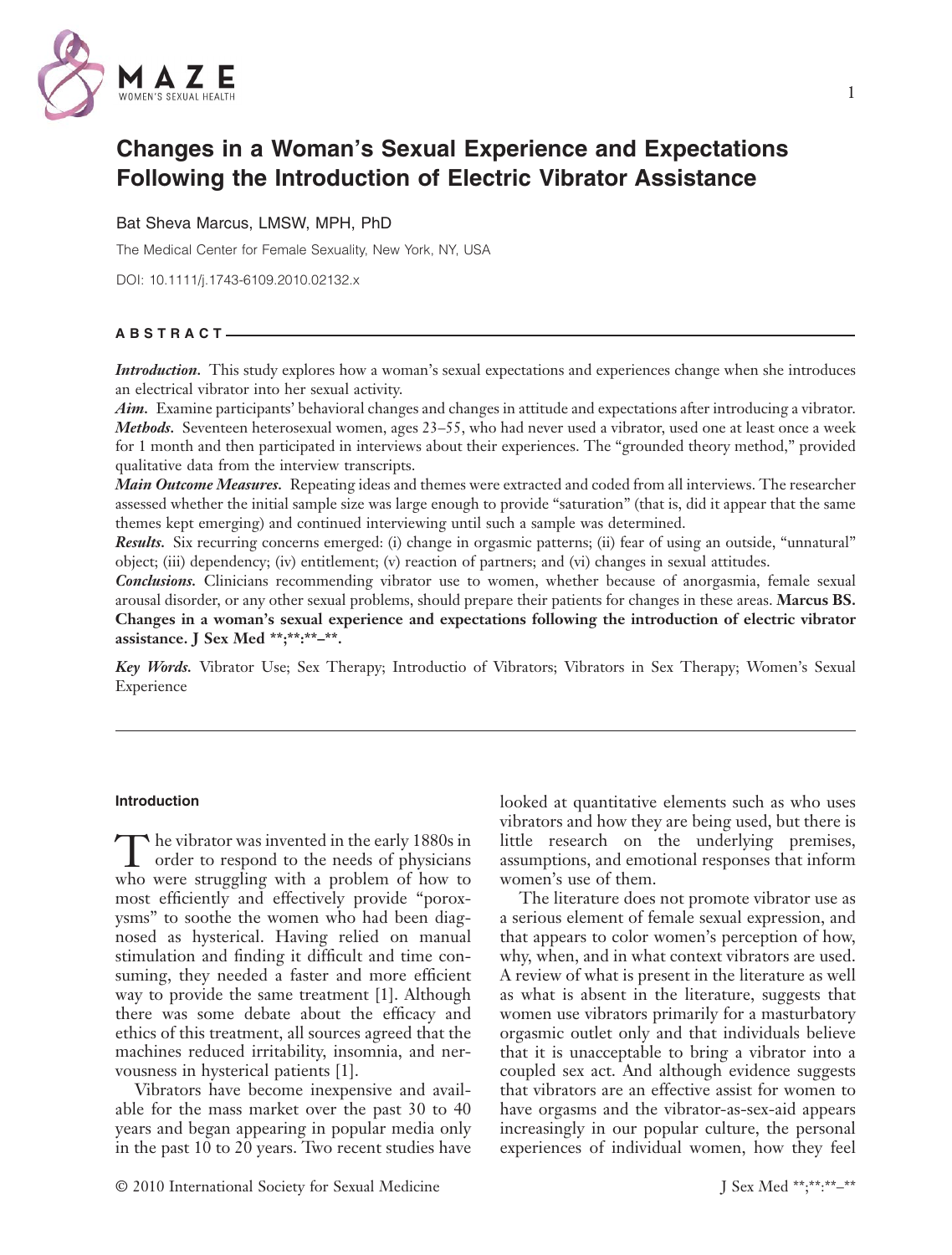about introducing vibrators to their sex lives, whether that introduction carries preconceived notions, a priori concerns, or emotional response in the individual woman remains a mystery.

This study looked at the changes that occur to a woman's orgasmic experience in particular and her sexual experience in general when a vibrator was introduced into her sexual experience. The study looked at both the reality of the behavioral changes as well as the changes in her attitude and expectations.

#### **Background**

[A myriad of studies assert that women do not reach](http://www.centerforfemalesexuality.com/orgasm-from-intercourse.html) orgasm regularly from intercourse and that clitoral stimulation with vibrators is a more effective means of reaching orgasm: Lloyd's 2005 review of sexological literature shows that only 15% to 35% of women can achieve orgasm during sexual encounters from vaginal intercourse alone without outside assistance in producing an orgasm (e.g., hand or vibrator), whereas 38% to 53% of women reliably orgasm with a combination of assisted and unassisted intercourse [2]. Shere Hite [3] and Alfred Kinsey [4] reported that women can easily masturbate to orgasm, that their ability to achieve orgasm is not inferior to a man's, and that copulation is a uniquely ineffective way to reach orgasm. Of the almost 8,000 American women interviewed by Kinsey et al., fewer than half achieved orgasm during intercourse in 90% to 100% of their encounters [4].

In contrast the Davis, Blank, Hung-Yu, and Bonillas study [5] reported that 92% of women indicated that clitoral stimulation with a vibrator usually or always triggered an orgasm. The Berman Center [6] found that "... users [of vibrators] are also more likely to find it easy to reach sexual fulfillment whereas nonusers tend to have moderate success in reaching sexual fulfillment."

Additional findings showed that women who use [vibrators](http://vibrators-etc.centerforfemalesexuality.com/collections/vibrators) are more likely to have multiple orgasms. Sherfey [7] made the case that, with an electrical vibrator, a woman could achieve up to 50 orgasms in a single session. Davis et al. [5] reported in their study of 154 women counting the number of orgasms they had while using a vibrator that most women counted one to two orgasms, but some counted three or more. A majority of women reported that their orgasms were stronger with vibrator use. Only 10 women (6.4%) were unable to achieve orgasm with a vibrator.

Although no studies indicate that women become dependent on vibrator use, the underlying concern permeates nearly all the literature on vibrators. It is difficult to find a source regarding vibrator use for women that *does not* include a response, argument, or defense of vibrators *despite* its potential addiction. Experts writing or quoted regarding vibrator use—even those who are positive- go to great length to reassure the readers either that it is unlikely they will get addicted or that it is possible to wean themselves off of a vibrator [8–10]. Kaplan [11] suggested that there is difficulty for women transitioning from vibrator use to other types of stimulation. Neither the 1978 study [12] nor Davis et al. [5] confirmed this theory.

Further coloring our view of vibrators, society has always monitored sex for "acceptable orgasms," and throughout the literature, the "right" type of orgasm has been one produced by coitus. For the 60 years following Freud, the vaginal orgasm (produced by coitus) was considered the superior, mature orgasm in contrast to the clitoral orgasm [7,9]. The bias towards "right" type of orgasm was so strong in the 1970s, that an inability to achieve orgasm from intercourse became a disorder, "situational orgasmic dysfunction," and a number of [sex therapists](http://www.centerforfemalesexuality.com/sex-therapist.html) developed methods to "treat" women who were unable to achieve orgasm during intercourse. Zeiss, Rosen, and Zeiss [13] offered "a six-step treatment program for women who are inorgasmic [*sic*] during intercourse." LoPiccolo and Lobitz [14] also developed "a nine-step program of masturbation, designed to lead to heterosexual coital orgasm . . ." In the 1978 study by Riley and Riley the goal was to have the patients "become orgasmic coitally without the use of a vibrator."

Masters and Johnson [9] defined a specific category of [female sexual dysfunction:](http://www.centerforfemalesexuality.com/aboutfs.html) "Women who are orgasmic by a variety of means but do not have orgasms during intercourse are described in a subcategory of situational anorgasmia called *coital anorgasmia*."

Masters et al. [9] concludes:

In my opinion the vibrator should be introduced by the therapist as a last resort and its purpose should be specifically to bolster self-esteem . . . . In our clinical experience, the confidence in her own response that a woman gains with a vibrator is rarely transposed with great ease or reliability to coitus.

The concept of using the vibrator as a last resort recurs in literature through the 1970s and even the 1980s [15,16]. No literature offered support or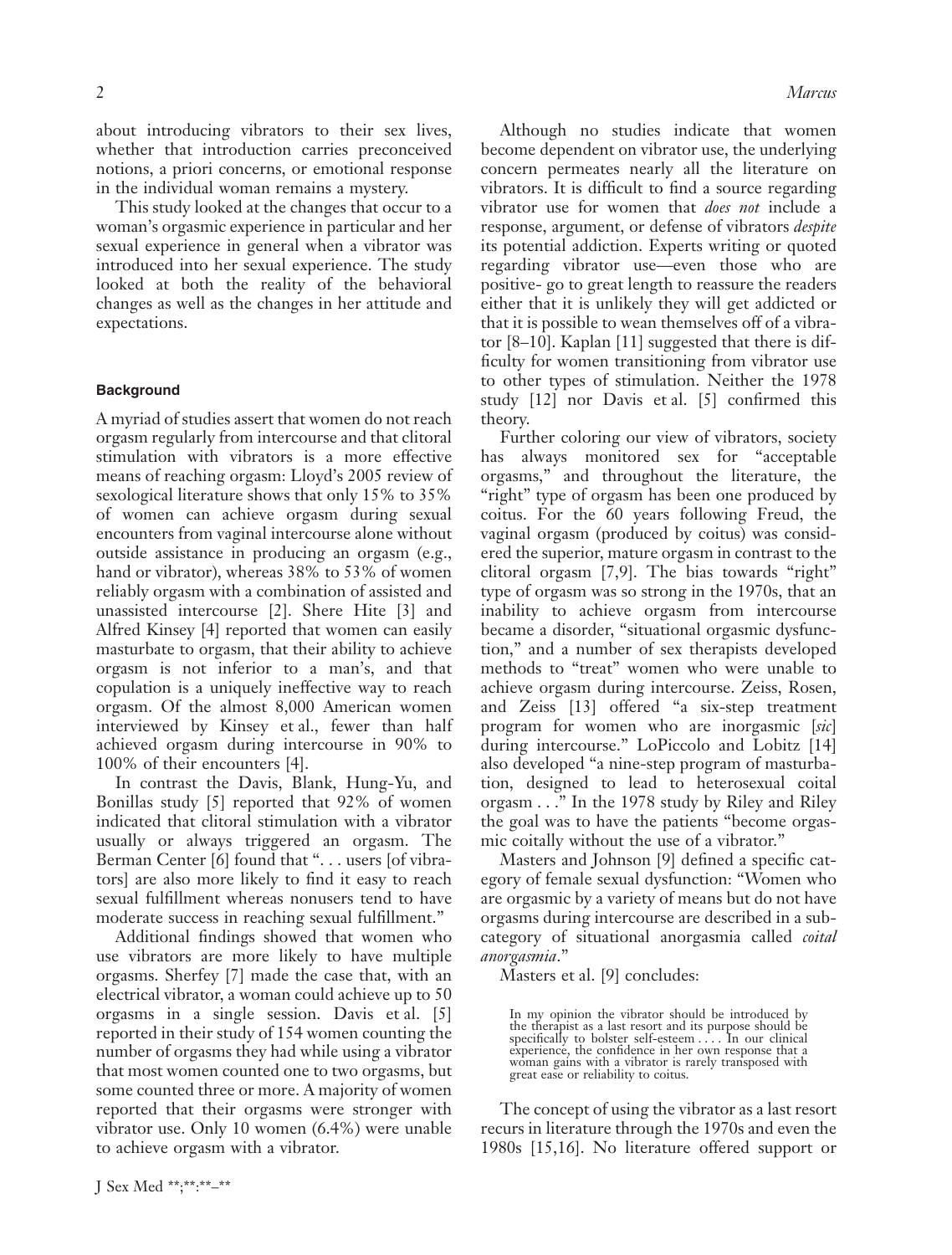basis as to why the vibrator should be treated as a last resort and it appears as though attitudes may be changing. The most recent study on vibrator use by Heberneck et al. [16] suggests that 52.5% of women have introduced electrical vibrator assistance into their sexual experience, and fully 40.9% had introduced vibrators into their partnered sexual activities.

The literature suggests that, although vibrators are the most effective means for achieving orgasm, they have been seen as less acceptable and desirable than other means of achieving orgasm. Three previous quantitative studies [5,6,16] have identified populations of women that use vibrators, the prevalence of use, and the ways in which they use them. The goal of this study was to uncover specific attitudes, concerns, and feelings women may have when considering using a vibrator or when using a vibrator.

## **Methodology**

From the initial review of literature four areas of concern were identified to explore and a narrative interview was developed. The instrument, which included five open-ended questions, was intended to encourage the subject to relate her own experience and narrative. The five open-ended questions were:

- 1. How did you feel about using the vibrator? Why?
- 2. How often and in what situations did you use the vibrator?
- 3. Did it change the way you had an orgasm? How?
- 4. Did you use the vibrator with a partner present? Please explain what went into the decision.
- 5. Did the use of the vibrator change the way you view your sex life? How?

The intent of the questions was not to elicit specific answers but rather to explore the subject's personal story related to the following area:

1. Women are hesitant to use vibrators because they believe they might become dependent on a vibrator. This concern becomes grounded when they have used a vibrator and realize the ease with which they have orgasms. Although women are not clear themselves about what being "hooked" on a vibrator means, they seem concerned the vibrator will provide them so much pleasure that they will want to use a vibrator exclusively and that they won't continue to be able to have orgasms in any other way.

- 2. Women are concerned that vibrators are "selfish." They are not sure they deserve to have the pleasure a vibrator can provide and they are concerned that an innate avarice may surface and they will want/need/demand a large number of orgasms. Women may not feel entitled to the pleasure and enjoyment they may experience from orgasm.
- 3. Women limit their use of vibrators because they are concerned about how their partners may feel about their having orgasms with a vibrator. They are concerned that their partners may feel threatened by the fact that they are no longer dependant on their partners for orgasmic pleasure.
- 4. Women are hesitant to use vibrators because they believe them to be an unnatural way to have an orgasm. Any tool outside the boundaries of their bodies and their partners' bodies are not seen as the natural way to have an orgasm.

Nineteen women who had never used a vibrator were asked to use one for a minimum of once a week for 4 weeks. The women were recruited via word of mouth and signs placed in OB/GYN offices. They were asked to sign an informed consent and given a Hitachi Magic Wand with instructions. Two weeks into the study the researcher contacted participants to verify compliance. Two participants found the Hitachi Magic Wand vibrator to be so strong as to be unpleasant and uncomfortable and did not want to continue with the study. The researcher offered both these women the option of a number of smaller and less powerful models, and they continued the study. Seventeen women ultimately concluded the four week study. The researcher then conducted faceto-face interviews that lasted between 1 and 2 hours. All the interviews were transcribed and "coded" by identifying relevant material from the larger transcript, highlighting important phrases and ideas, subdividing and grouping important phrases into repeating ideas, and subdividing repeating ideas into repeating themes. The researcher assessed whether the initial sample size was large enough to provide "saturation" (that is, did it appear that the same themes kept emerging or were alternatively were new interviews producing new perspectives and ideas) and continued interviewing until such a sample was determined.

Participants all self-reported heterosexual women ranged in age from 23 through 55 with both a mean and median age of 38. They were all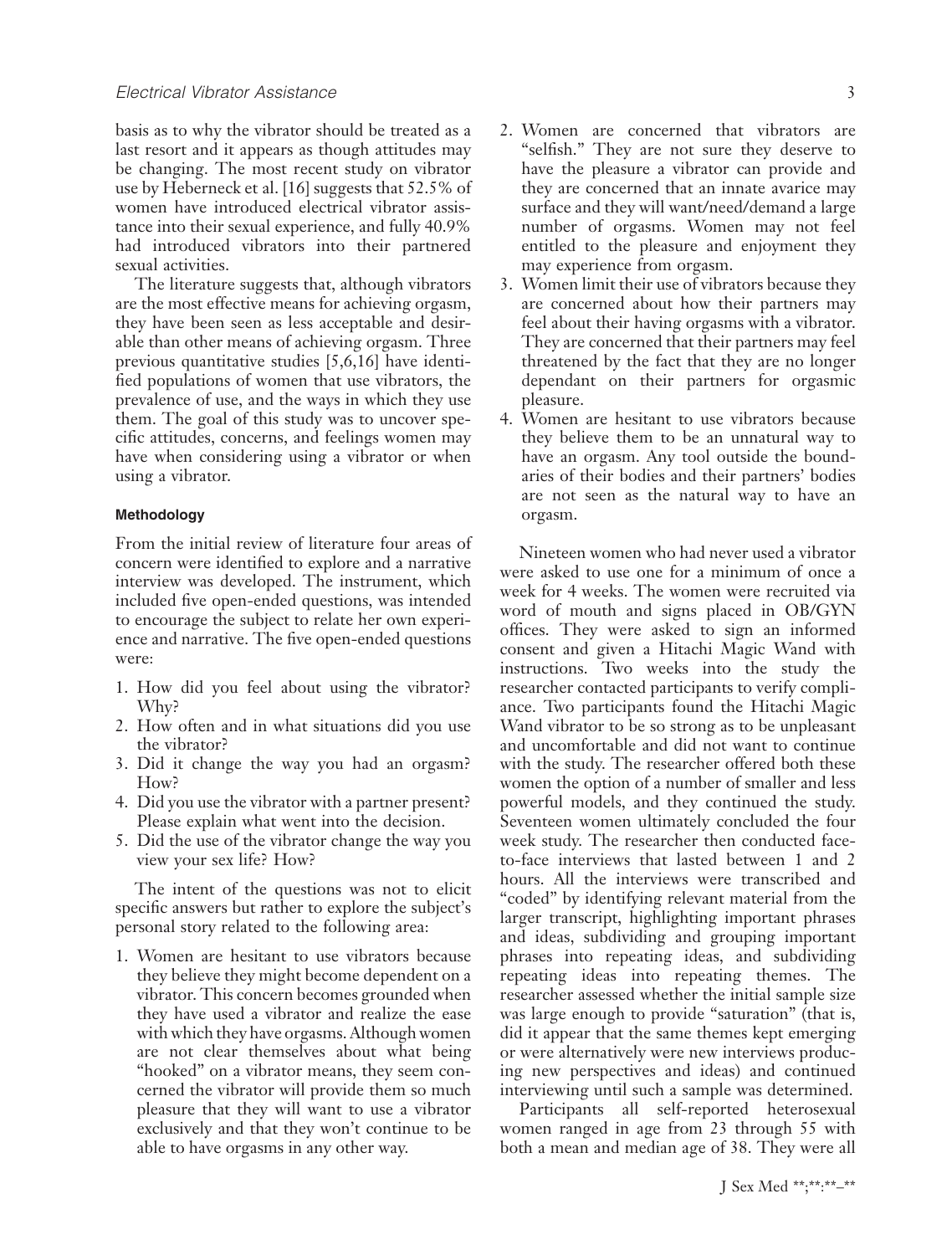biologically female from birth. The lengths of their relationships ranged from 0.5 to 38 years with the mean length of relationship 11 years and the median length 10 years. Fourteen of the seventeen participants had completed college; ten participants had continued on to graduate study. Only three participants had ceased their education after high school. Only African American and Caucasian women participated in the study, and seven women were African American. Ten were Caucasian. None of the women reported any past experience of sexual abuse.

#### **Results**

In addition to the initial four areas of concern suggested in the literature, the results of this qualitative study suggested two more areas, for a total of six specific areas that participants identified or addressed consistently when they introduced mechanical devices into their sexual activities: (i) the change in orgasmic patterns; (ii) the idea of introducing an object other than her body and her partner's body into her sexual experience; (iii) a concern about dependency; (iv) questions about entitlement to an object that gives her pleasure; (v) the ways in which introducing a vibrator affects her relationship with her partner; (vi) and ways in which the introduction of the vibrator changed her thinking about her sexual activity. Areas (i) and (vi) materialized as new areas of concern not discussed in the literature review.

The results in the following discussion summarize the six areas of concern addressed by the women. Illustrative quotes have been included in each section. In some cases the quotes have been amended in order to allow for clarity. Any edits prioritized preserving the sentiment, meaning, and tone of the quotes. All the original quotes can be accessed by contacting the author.

## *Limitations*

The researcher acknowledges that in testing this sample of women there may have been some bias. It is possible that women who have chosen to use a vibrator independently without the impetus of a study may have focused on different issues or concerns or may have had fewer concerns. However, it was not possible, within the parameters of this study to examine retrospective concerns.

The term of this study was a month, which did not allow for determining or evaluating long-term implications to the participant's sex life after the introduction of the vibrator. In future research, it would be important to look both at how and whether the vibrator had been incorporated into a participant's sex life for the long term as well as her perception of how it had affected her sex life. If a woman had incorporated the vibrator into her ongoing sexual activity, how were the tensions that may have been raised in the six theoretical areas of concern resolved? Did a woman's attitude in these areas remain the same or did they change over time? Did the woman's initial perception and personal narrative change or remain fixed?

A population that was deliberately excluded from the study in order to minimize variables was postmenopausal woman. Postmenopausal women often report having a more difficult time reaching orgasm, having orgasms of shorter duration, and a weakening in the intensity of orgasm when compared with their premenopausal experience [17]. It is in this population that the clinician would be most likely to suggest vibrator use to solve the problem of delayed or weakening orgasm. Also, because of the age of this population, there may be specific areas as well as degrees of concern regarding the vibrator as each generation gives its own meaning and value to specific sexual acts and accoutrements.

Women who have sex with women were also omitted from this study. It would be contributory to understand further how many of the six areas of concern are unique to heterosexual women. In addition to understanding how vibrators may be incorporated into the sex lives of women who have sex with women, such a study may give us an added window into the dynamics unique to heterosexual and homosexual relationships and those common to the two. It would be interesting to study issues such as shame, entitlement, and concern regarding the partner's reaction and determine whether these concerns would be essentially the same or significantly different in these two different populations.

#### *Change in Orgasmic Patterns*

Women spoke a great deal about the change in their arousal and orgasmic response when they began to use the vibrator, an unexpected theme in this study. Eight participants spoke about it becoming significantly easier to reach orgasm, although a small number of women found that they could not reach a climax with the vibrator. "Why did it help? Because I have to say the vibrator got me turned on, on my own, and that orgasms were easier to achieve than without them. It just got easier." In contrast, "I found that it was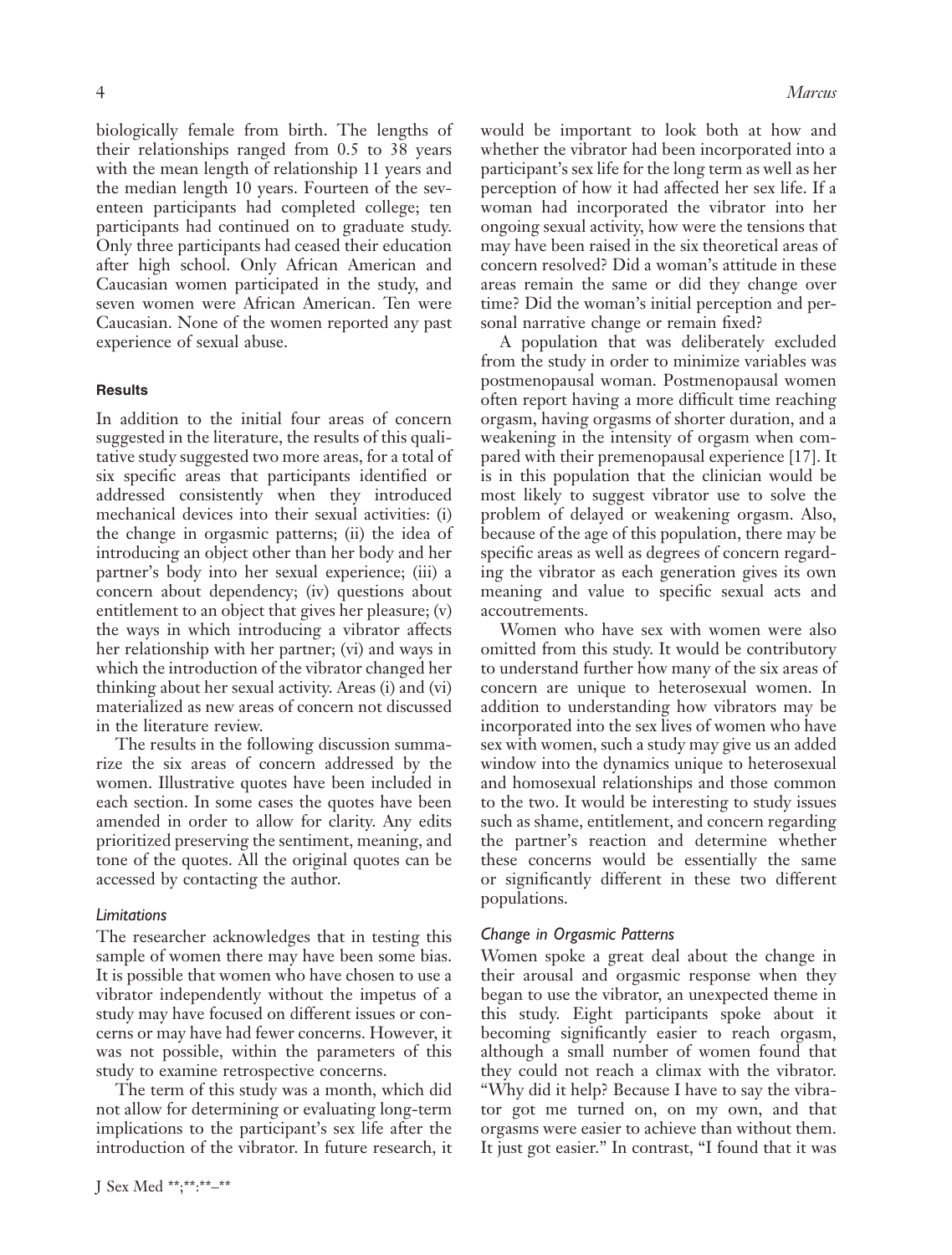almost like when you are having oral sex with your boyfriend [and he] stays on the clitoris too long. That it is [an] irritating type feeling. Yeah, it was too intense." Ten women made particular mention of the speed with which they could reach orgasm, describing this experience as quite different from their general orgasmic experience. "Oh, okay. Instant orgasm, like, immediately. I literally put it there and I am like 'Oh my God.' I never had an orgasm like that immediately. Ever. Ever." Eight women spoke of the vibrator providing a more intense orgasm than they were accustomed to, but only a few reported that the vibrator allowed them to have more orgasm than they were accustomed to. "I think it was more intense, if that makes sense. It was more intense. It was like almost immediate, like instantaneous gratification." "[This was] not particularly [typical for me].... This was like kryptonite for men." "I think the most [orgasms] I had was three, but I could have had more."

## *Dealing with an Outside Object*

Women focused a great deal on the issue of introducing a "foreign object" into their sex lives. Many questioned whether it was acceptable to bring in an outside instrument unless it was specifically needed in some way, and others expressed concern in subtle and not-so-subtle ways that the orgasm induced by a vibrator was not as valid as that induced by intercourse. "Yeah! Exactly, but I guess when we use paraphernalia then [I feel as though there is an] underlying dysfunction [and the question] is, why do we need it? There [must be] something wrong, that we need it. Do you know what I mean?" Another woman said, "But then below that [in acceptability]—I don't know—I am thinking, is sex with the vibrator. I guess the vibrator would be lower for him. I have to admit that even for me [it would be lower in] the hierarchy. Yes, I would agree that I have a stereotypical understanding that great sex should include intercourse, not exclusive of the stimulation, but sure actually part of it." Or, "[Using the vibrator] left me feeling a little. . . . So I guess I am going back on what I said [before. It did] make me feel bad about myself, [that] I need to have a machine to create this sensation whereas, like, I cannot just do it like within my own self, with my own body."

Thirteen women, an overwhelming majority, talked about concern over introducing a machine or "non-organic" instrument into their sexual activity, and a significant number struggled with the question of whether a vibrator was "kinky" or

sordid in some way. "When I was in the store, I even bought a plug-in because, you know, [the woman at the store said] you should get a stronger one and have more power. But it did feel a little odd. Sexual experiences for me have always felt very natural and down to earth, and [now] we are using an electrical appliance. So, it did feel a little weird in that regard. Just like sex should be natural, not with an appliance." "Yes, it was pleasurable but like, fake." "Right. Um—well maybe, it is not necessary, but I guess there is a stigma in terms of what kind of person you are when you [are] using these things." "I feel kind of stupid, but I guess I always thought there was something kind of not-so-okay about them. Like they were for women, who, I don't know, a different kind of woman. Not a married woman with children. Do you know what I mean? I saw them being for women who are more sexual. Well, not more sexual but more crazy sexually. You know, single woman with lots of boyfriends who go to clubs and try all kinds of crazy things. This would be one of those things."

It is significant that eleven women spoke of needing to learn to use a vibrator, that it was not obvious or natural initially, and that women had widely varying reactions to the physical characteristics of the vibrator, the size, shape, strength, and noise level. "I just stuck [it] between my legs, and I am standing there like that and thinking, 'this is just like not doing anything for me.' So, when I talked to my sister she was like, 'You have it all wrong.' Oh, so I got it now! It was a good experience really." "That second time went a lot better. First of all, that was when I realized there was a lower setting, and I tried to put myself in a different mindset or whatever. Then the third and fourth time were pleasurable." "It was just too intense, and then also the size is big and just the whole—presentation-wise, was huge and was intimidating." "The thing I think was the hardest part was the noise. Once you turn it on, you know that it is on. It was a very quiet vibrator, but you [still] know the vibrator is on."

## *Dependency Issues*

Women addressed the issue of potential dependency on a vibrator in different ways, some oblique. Nearly an even number talked of preferring to use the vibrator with a partner and preferring to use the vibrator alone. "So, I really, I really liked it—with sex [with intercourse with my husband]." "Yeah! I think of the vibrator as something you use for masturbation, really—" Some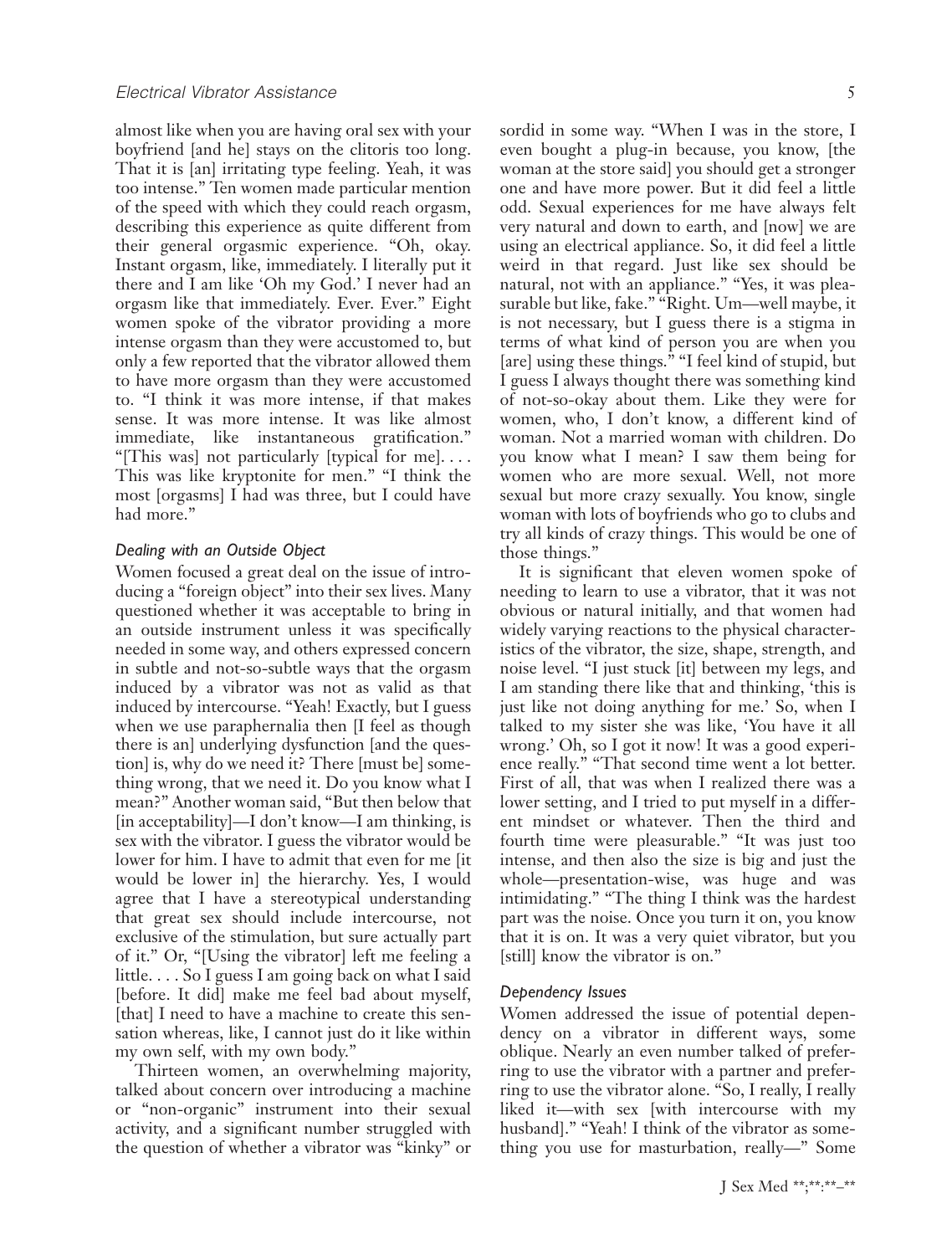women specifically mentioned missing vaginal penetration while using the vibrator, and three women explicitly mentioned that they did not. "Yeah! It is nice. It is like that overall stimulation, and it is pretty powerful. I mean, I think what I mean, [is that I] miss something internal. It just felt like I wanted something inside of me." ". . . but it is a different feeling, and it really did feel good—and certainly for me—because the external thing is so much more gratifying. Like, you know, intercourse was not that gratifying for me right now like it's supposed to be. So, I found the vibrator very successful for sexual experience."

Significantly, eight women directly stated that they were concerned with becoming dependent on the vibrator. "I don't want to ever get to the point where I would prefer [a] vibrator to sex. Do you think that will happen? I think it is really going to happen. I am a very extreme kind of person." "It was like, wow. Gee. I did not know this could do this. Let's turn this off. You know. That was my reaction. I was nervous, and did not know it could [bring me to orgasm so easily]. And I just stopped. I thought that I might like it, so I thought I should stop." "Well, there is a sort of dependency aspect in that. You know, in the same way that some abstract level, like, I do not like, I hate the fact that I have to wear glasses—not that like I have the glasses on my face but that, like, in the morning, when my wake up, like, I have to put my glasses on to see. And I cannot see on my own. I feel like that. I would not like to be dependent on my glasses."

#### *Entitlement Issues*

Women discussed their feelings regarding entitlement to the sexual pleasure a vibrator can produce. Seven women commented that they felt disloyal or uncomfortable if they preferred to use the vibrator alone over partnered sex. "I would like to [use it for masturbation], but sometimes I feel guilty about—I felt bad about it and, like, I was having an affair with it. I even stopped masturbating altogether because I want to save all of my orgasms for him, and, like, I want to keep building up until we are together and until he can enjoy it with me." "Yes, I almost did not want to take away his role in our making love because he gives me pleasure, and I didn't want to say, 'Ha ha, I want something that give[s] me more pleasure.' " Three specifically stated that they had problems taking the initiative and asking the partner to use the vibrator, although they wanted to. "But I feel like it is too much, demanding or taking [to bring the vibrator in or to ask for what I want]. It, like, it is just not

me. [I would like to], because I guess it would be easier." But the same number of women (with some overlap) talked eloquently about the vibrator making them feel "free," and "liberated." "I guess I never really cherished my own time as much as I do now. Ever since having kids, I do not get alone time very much. Now when I do have alone time I am doing laundry, doing this and doing that. This is nice to do and just say 'wow'. This is just for me. Just for me." "So that using it was just very—very liberating." "Yeah. Yeah. It sounds really weird, but somehow, using it made me feel younger. I don't know, maybe more adventurous. Kind of like those wild women I was talking about. Isn't it pathetic that it takes so little to make me feel wild and crazy? That feels kind of pathetic. Am I like the most repressed woman you have interviewed so far?"

#### *Partners*

Women appeared confused, concerned, and torn when discussing the vibrator in relationship to their partners. Nine participants expressed that they did not feel particularly comfortable telling their partners they were using the vibrator, and some said they did not know how to broach the subject. "Definitely, I kept it to myself and did not bring it into sexual life with my husband for now and just to start off." "I actually did not even wind up telling him about it, believe it or not." "I guess I should [tell him] because I do not usually keep things from him, but I felt like I—I guess the other thing is that I kind of did not know how to bring it up. You know what I am saying?" "Here is my question. How do you work a vibrator into a conversation? He is sitting there and [I say,] 'I was doing the laundry today. Hey, I got a vibrator.' How do you work that into the conversation? How do you think you do? I have no idea. That is part of my problem."

A few women commented that taking part in the study allowed them a safe way to raise the issue with their partner. "I told him that there is a study, and I should check this out. And I was joking, like, 'You should see this vibrator.' Yeah. And you know what? I was [a] little disappointed that he never said, 'Let's try together.' "

Fully twelve women said they believed their partners would be comfortable with the vibrator and yet did not share their experience of vibrator use with their partners. Only one woman said that telling her partner was not an issue at all. Seven women talked about their concern that their partners might feel diminished by their use of a vibra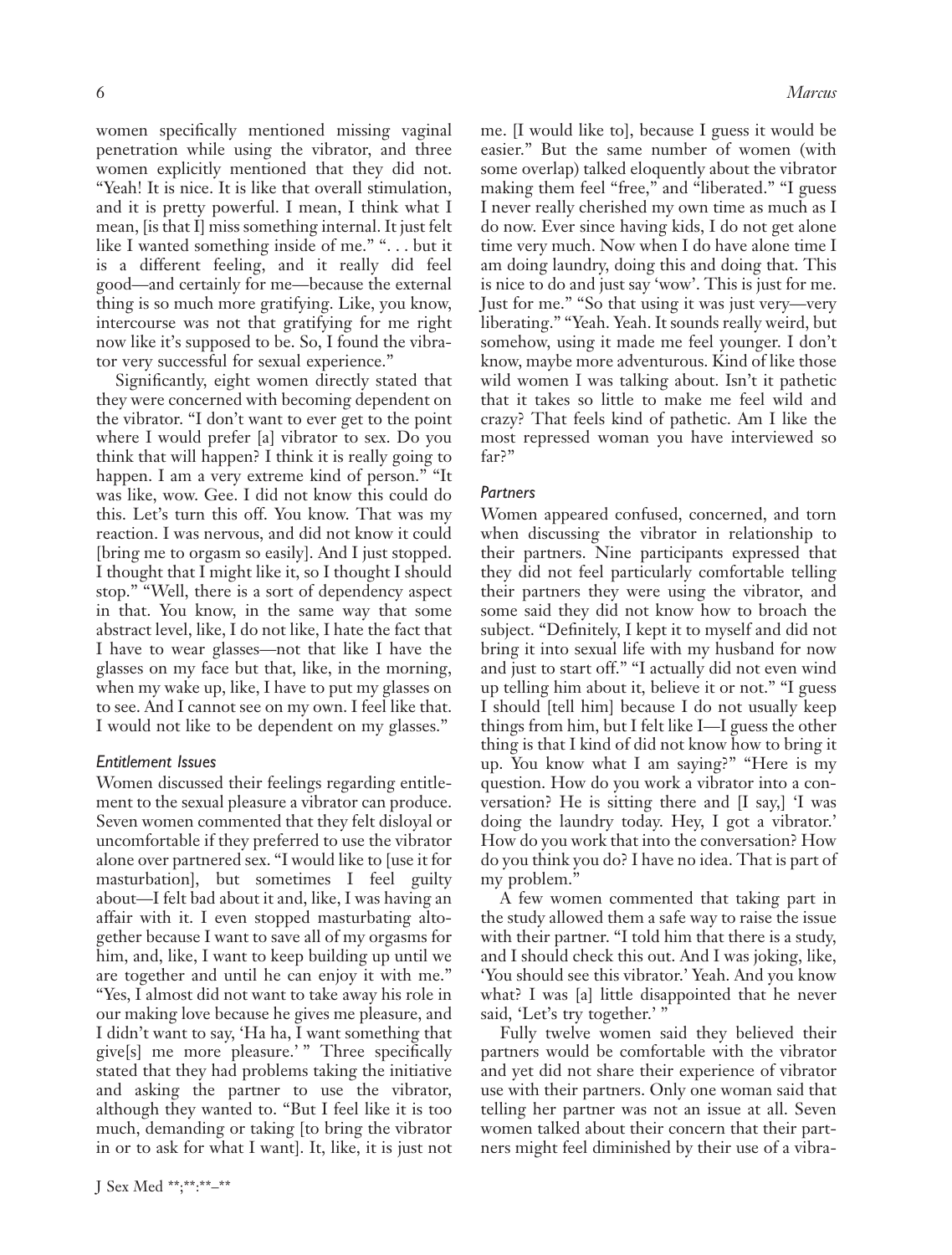tor and that the vibrator might diminish their partners' role in their own eyes. "I think he would be happier that I had the orgasm, but I think he would try to figure out what the vibrator is doing [to produce orgasm] that he wasn't." "No. There are things that he is very sensitive about. I think if we had used it periodically [it would be okay], but not like every single time that we had sex. I think he would think that the thing is taking my place or she does not need me. You know, if we had sex and we used it a lot, that will be [a] problem for him because, well, I think he would think that, you know, that's how he was raised, that she doesn't need me, you know. She can, she won't need me, [that she] can be pleased by the machine." "Right now, I do not really feel comfortable doing that [using the vibrator], in the room or with him watching with him. To me, it seems like it would mess with his manhood. I cannot really say what would happen if I handed him the vibrator after he came because I did not do that yet. He would definitely do it, but in his mind, he would say, maybe, yeah, 'I did not satisfy her' with his penis." Strikingly, the women who did not tell their partners about their vibrator use are not necessarily the same group of women who expressed concern that the vibrator might make their partner feel diminished, although there was some overlap.

Only three women talked specifically about their partnered sex lives being enhanced by a vibrator, whereas a slightly larger number spoke of their concerns regarding the vibrator in some way having a negative impact on the intimacy of the relationship. "No, not at all. I really don't [believe he would mind]. I think anything that would give me pleasure would be fine with him. He would just be happy if I liked having sex more. Really. Also, I think. I don't know, I think it would make it more fun for him. Less work. I think it has been a little hard for him because it's gotten harder for me to, you know, have an orgasm." "Definitely, in terms of stimulation, there is really nothing going to compare [because the vibrator is stronger], but part of it, for me, is the connection and intimacy. No, a vibrator cannot do that. If my goal is to have an orgasm quickly, then absolutely. The vibrator would win, hands down. Sorry, but that isn't the case most of the time."

#### *Changing Attitudes*

After reviewing the literature, I did not anticipate the final issue women addressed. The introduction of a vibrator changed participants' thinking about their sexual activities in general or masturbation in particular. They raised, in different areas, the idea that using the vibrator had impacted their thoughts or attitudes.

"The vibrator seems wild to me. I used a vibrator, and I think it made me feel more like using different sorts of things and not just vibrators. And other things can actually enhance your sexual experience. In this case, your orgasm can [be enhanced]."

"Well, I'm not sure. Maybe I've decided I'm one of those crazy women. [laughs]. No. No. Well, here's the thing. It seemed so benign. It seemed so not-crazy. Not radical. It's really weird, but I found myself thinking, 'What is the big deal?' Then I start thinking 'Okay. If this is not such a big deal, maybe other things are not such a big deal, either.' 'Anyhow, so back to the vibrator. It was amazing. I felt like it changed my sense of myself. I always thought that somehow I was like a sexual failure, that I must have psychological hang ups, or that my body is not responsive. And that is why it is hard for me to have orgasms. I certainly have desire, but why can't I be responsive? And all of a sudden, it felt like [it] might be physical and not psychological. And that was so good, liberating, for me. [I felt] that it was not like I was so screwed up." "Yes! I [never realized before that I] fall into the category that says, 'Yes, that the best orgasms in the world will happen naturally between penis and vagina, [and] will be easily accessible and easily performed.' And, that 'having to use a tool' is negative. I did not realize [before], that is what I am just thinking! And I feel like I have got to correct that because, and here is the thing in life, especially when dealing with this issue, nobody cares. Nobody really cares. I am not going to have this conversation again. It is up to me if I want the benefit of living a more, you know, a more sexual life, that I would want to change it by myself [to make it more satisfying to me]. I really need to think about this a lot more. I did not realize, until now, how, I don't know, how rigidly, how in the box I was putting myself."

## **Discussion**

# *Clinical Implications*

Physicians, sex educators, therapists, and counselors may, in the course of their treatment, suggest vibrator use to a client or patient. Certainly the literature suggests that vibrators are the most effective way for most women to reach orgasm. The results of this study suggest that introducing mechanical assistance into a woman's sexual experience has implications on myriad levels that need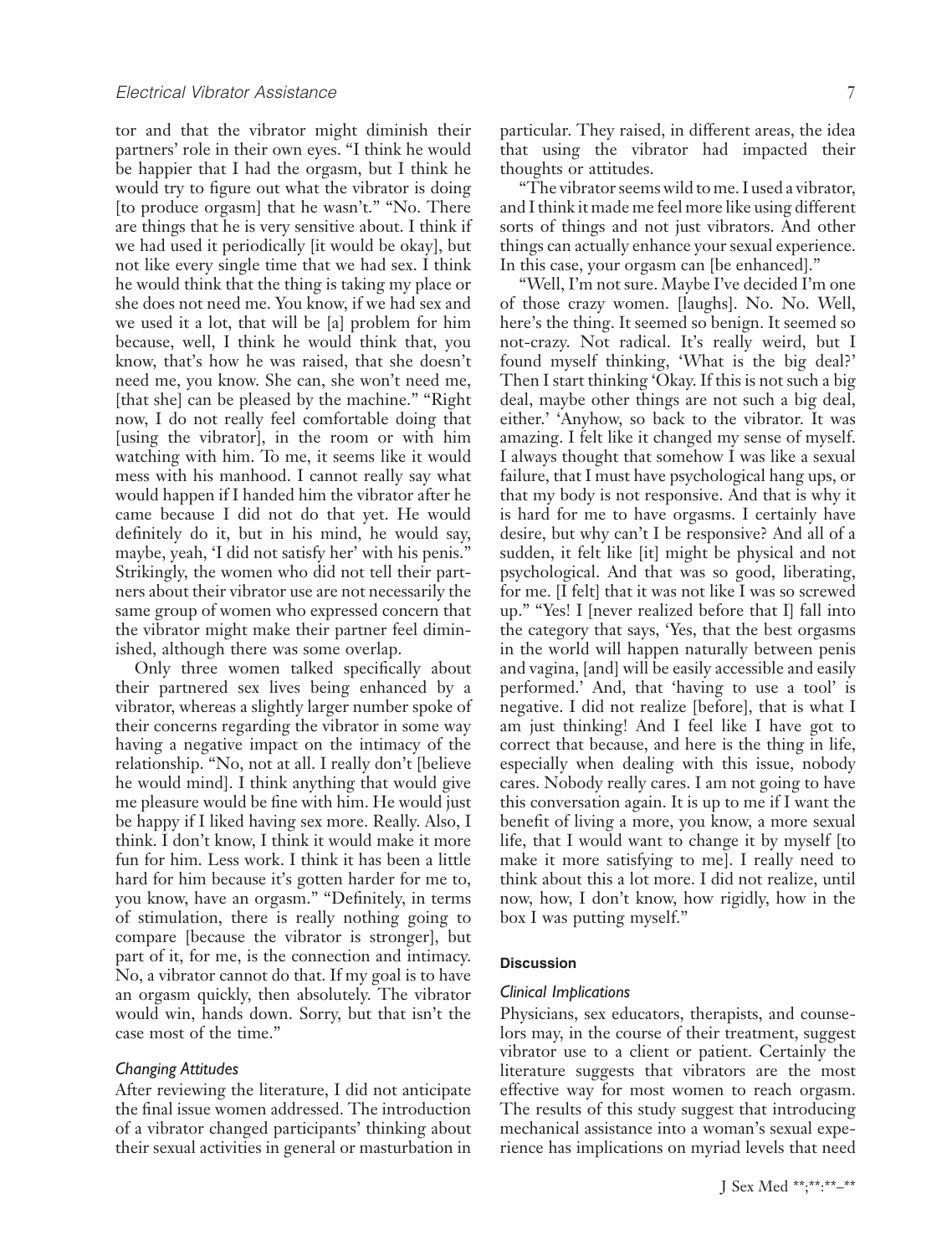to be addressed by those sexual health professionals. First, the professional needs to be aware that different women react differently to the physical characteristics of vibrators, including the noise level, size, and shape as well as level of intensity. ". . . [it is] noisy, and it makes me nervous that one of my kids will hear it outside our bedroom." A clinician needs to work closely with a client to ascertain the ease with which the patient can climax, the technique used in the past, a client's general orgasmic pattern, and tolerance for noise and intensity before introducing a specific vibrator.

The professional needs to be aware that the vibrator may significantly change the orgasmic pattern for the woman and prepare her for that. For women who have had difficulty with orgasm in the past, a vibrator may allow for faster, more frequent orgasm and change in the quality or quantity of orgasm. Not all women consider a speedy orgasm a better orgasm, and clinicians must address this issue as well.

The addition of vibrator use to a woman's sexual activity may raise a number of concerns for the client regarding dependency or entitlement. The client may not be prepared to address these issues. It is the responsibility of the professional to address and discuss these issues with a patient before, during, or after vibrator assistance has been introduced.

The introduction of the vibrator seems to have significant implications within the construct of coupled sexuality, and the successful professional will address the way a vibrator may affect a couple's relationship as well. Discussions should include how to determine whether a woman wants her partner to be involved in the process as well as how a woman might speak with her partner about using a vibrator and involve them in the process. Quite notably a significant number of women denied any concern about discussing the vibrator with their partners and then, in contrast, few of them did so. The savvy professional will see beyond a client's claim that there will be "no problem" discussing the issue with a partner and will incorporate specific suggestions with regard to the use of a vibrator in partnered sexual encounters.

Finally, introducing a vibrator into a woman's sexual experience may change some of their previously held views of sex and of themselves as sexual beings in significant ways. A sex therapist, educator or counselor may want to build in follow-up appointments to process these changes, both the

client's preconceived notions and self-defined concerns.

## **Conclusion**

The results of this study suggest that introducing electrical vibrator assistance into a woman's sexual experience generally has positive impact on her orgasmic ability but also often has significant personal, psychological, and emotional ramifications, and impacts a woman's relationship. Women's reactions can be fairly simple or complex and they may have difficulty sorting out some issues on their own. Sexual health professionals who recommend these devices would serve their clients best if these issues were appropriately elicited, addressed, and discussed. Such professional-patient discussion will allow clients the opportunity to sort out their own concerns and attitudes and determine the best way for them to address these issues.

**Corresponding Author:** Bat Sheva Marcus, LMSW, MPH, PhD, The Medical Center for Female Sexuality, 2975 Westchester Ave, Purchase, New York 10577, USA. Tel: 914-328-3700; Fax: 914-683-0974; E-mail: batsheva@centerforfemalesexuality.com

*Conflict of Interest:* None.

#### **Statement of Authorship**

#### *Category 1*

- **(a) Conception and Design** Bat Sheva Marcus
- **(b) Acquisition of Data** Bat Sheva Marcus
- **(c) Analysis and Interpretation of Data** Bat Sheva Marcus

#### *Category 2*

- **(a) Drafting the Article** Bat Sheva Marcus
- **(b) Revising It for Intellectual Content** Bat Sheva Marcus

#### *Category 3*

**(a) Final Approval of the Completed Article** Bat Sheva Marcus

#### **References**

- 1 Maines R. The technology of orgasm: "Hysteria," the vibrator and women's sexual satisfaction. Baltimore and London: Johns Hopkins University Press; 1999.
- 2 Lloyd E. The case of the female orgasm: Bias in the science of evolution. Boston: Harvard University Press; 2005.